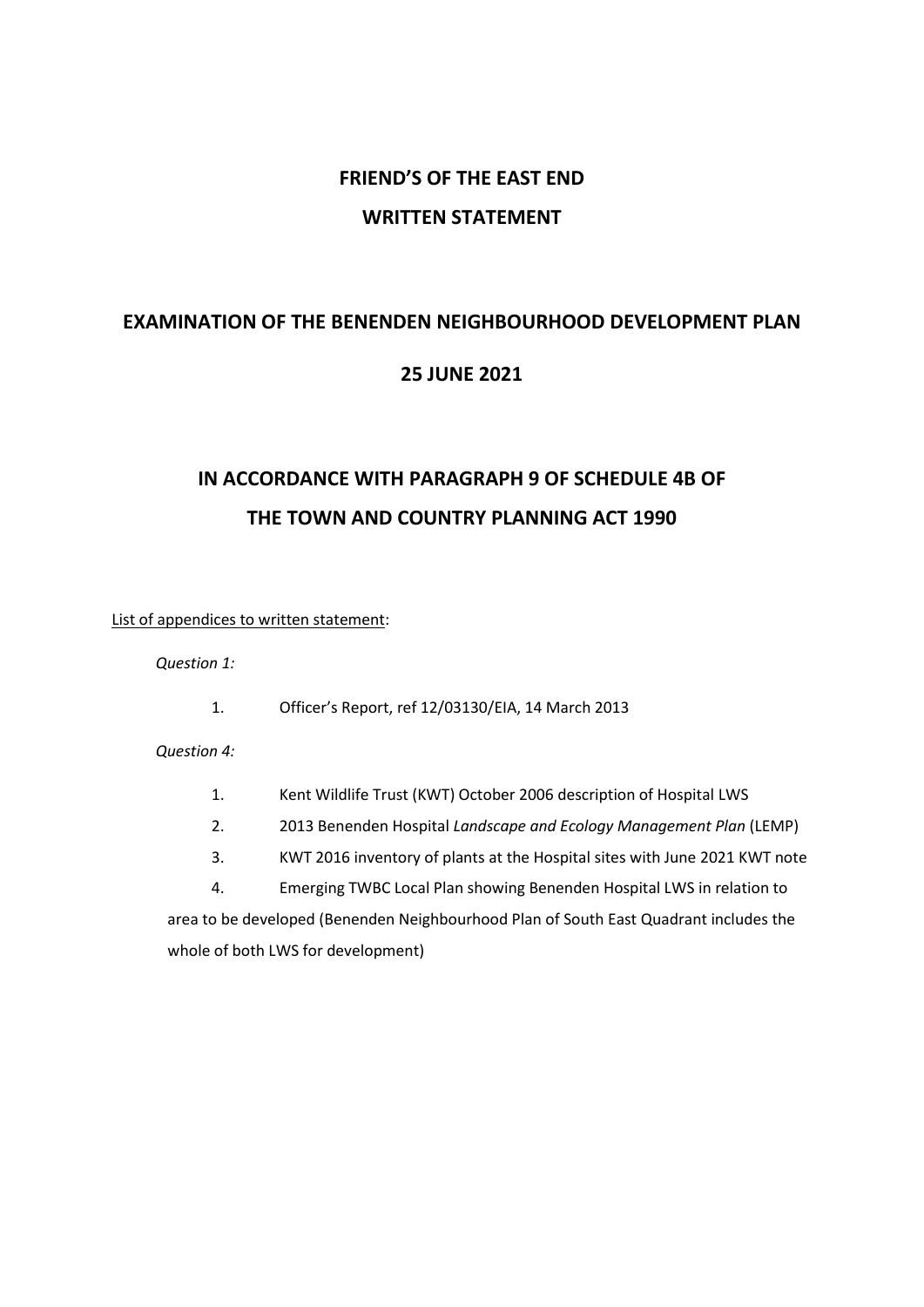- 1. The proposed allocation sites ('the Sites') are neither well-located nor will they deliver sustainable development. The southern site has been described as a "*remote, isolated location*  and therefore the site is not a sustainable one<sup>"1</sup> by the local planning authority. The Sites are not within the limits of built development nor adjacent to it – development here would conflict with Core Policy 1 of the Tunbridge Wells Core Strategy 2010 ('the CS').
- 2. The Sites are isolated. There are other far more appropriate sites in Benenden and Iden Green which would deliver sustainable development in that they would enhance or maintain the vitality of rural communities whilst allowing for these settlements to grow and thrive (NPPF 78). In contrast to these locations there is no rural community at the Sites – rather, the East End is formed of scattered isolated homesteads, dependent upon car travel. Development at the Sites would result in the creation of isolated homes in the countryside without meeting any of the circumstances in which this is acceptable (NPPF 79).
- 3. The Sites are unsustainable. NPPF 78 suggests that in rural areas with groups of small settlements development should take place in villages to act as a centre of services for other nearby villages and settlements (this is mirrored by Core Policy 14 of the CS which directs growth to village centres, protects the countryside for its own sake and encourages nonmotorised forms of transport between settlements). Allocating the Sites would undermine this. It threatens high streets with heightened traffic congestion and strengthens the concept of the village community as a collection of people from outlying dormitories rather than a group of people living together. Residents will be forced to rely upon private vehicles for transport (in contravention of NPPF 103, 108; Core Policy 3 of the CS). Taken together, allocating the Sites clearly conflicts with Strategic Objectives 1 and 4 of the CS.
- 4. These policies are not strategic and, on this basis, NPPF 117 does not apply. There is no Objectively Assessed Need for housing in this location. The NPPF's support of the use of brownfield land is predicated on the land being 'suitable' which includes the sites being sustainable (NPPF  $118(c)$ ) – simply put, there is no further suitable brownfield land which can be developed on the Sites. The northern site is housing stock currently in residential use which would be unnecessarily demolished – this conflicts with Sustainable Development Objective 2 of the CS in that it fails to maximise the use of *existing* property stock. The southern site benefits from the extant planning permission, is in a highly sensitive location and the previous hospital development cannot be sensibly used as a basis to now promote the use of the site for an altogether different purpose. As such, there is no further benefit to developing the "brownfield" land on the Sites – the land is unsuitable for further development and, in any event, the purported benefit of building on brownfield land simply cannot override the need for development in sustainable locations, which the Sites are not (NPPF 118)
- 5. In our view NPPF 117 footnote 44 does apply. Development on the Sites would cause harm to the LWS's which contain high environmental value that would be adversely affected by development beyond what is already permitted.
- 6. The historic importance of the site is largely unknown since there has been no archaeological impact assessment as requested by Historic England. It is however on the record that it is the site of two ancient routeways (a Roman Road and a medieval trackway) and the site where a Bronze Age Palstaff was found (see Scheduled Monuments Register).
- 7. Further development (beyond that which is permitted) on the Sites would be contrary to the NPPF and adopted development plan documents given the unsustainability of the Sites and

<sup>1</sup> Planning officer's report for 12/03130/EIA, subsequently amended by 14/505641/FULL, para 10.27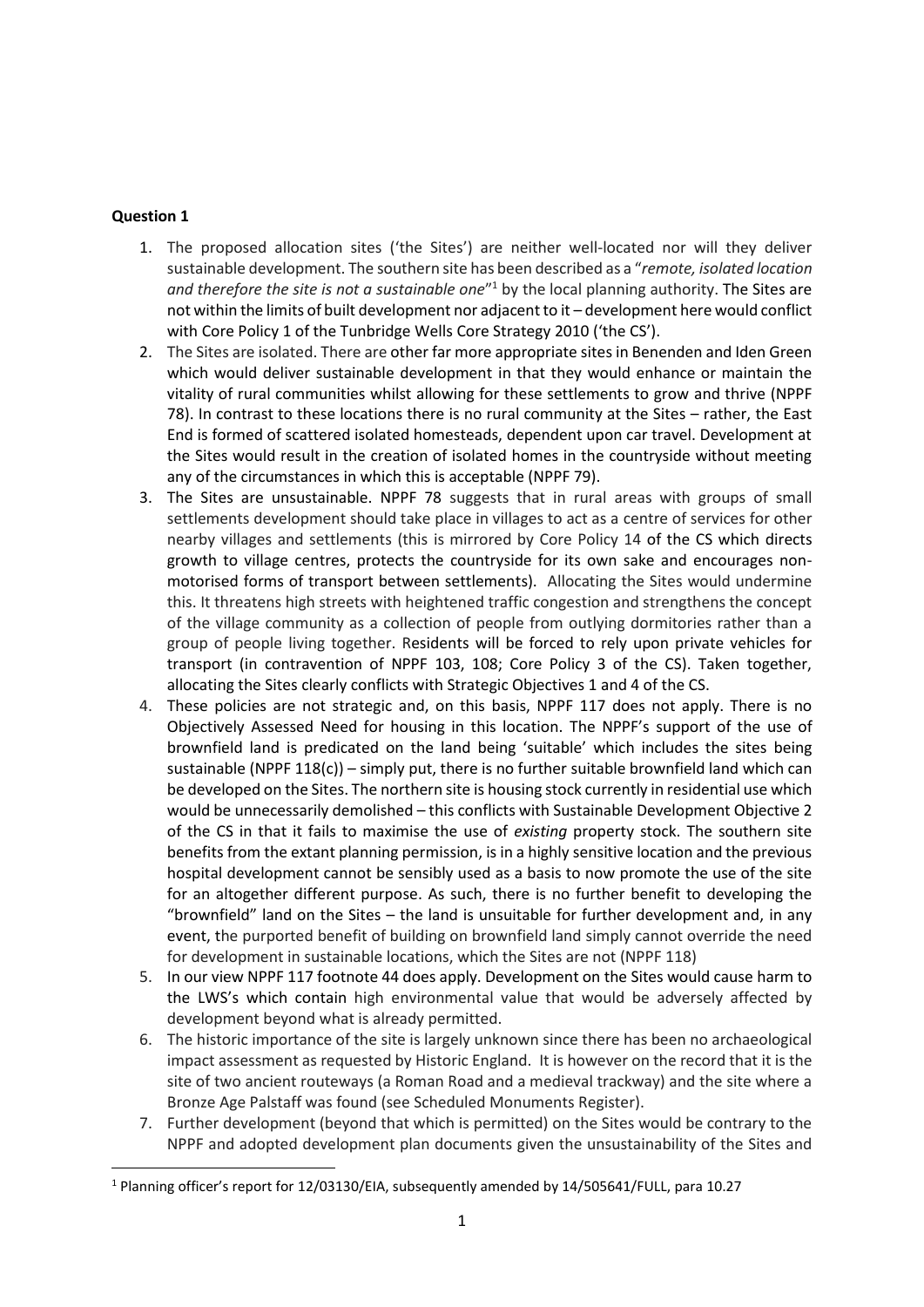the disproportionate impact it would have on the AONB and LWS. This erroneous allocation results from the improper approach in the Neighbourhood Plan to keep any housing outside of Benenden and Iden Green – thereby failing to consider the need to ensure development is proportionate and appropriate, having regard to site-specific constraints.

- 1. The essential point is that the Sites are unsustainable. It is improper to allocate the Sites on the basis that future development might be able to make the Sites more sustainable (although this is not accepted) whilst discounting other, more appropriate sites by virtue of being unsustainable. The requirements for social infrastructure do demonstrate, however, that the Parish Council consider the Site to be so unsustainable that it cannot be allocated without requiring significant social infrastructure.
- 2. It is inappropriate that, as a result of thisimproper site-selection exercise, social infrastructure is required to make development acceptable which would not have been required had other more appropriate locations in Benenden and Iden Green been allocated. Current residents of the East End are required to travel by private car to access facilities in Benenden and the other villages/rural centres. These activities include sending their children to Benenden School and accessing the playground, shopping in the village including the local Post Office, attending events such as church and village fêtes and frequenting the Benenden pub and the village café. Allocation of the Sites simply cannot provide the necessary infrastructure and facilities as would permit residents of the East End to do all of this in the East End.
- 3. The social infrastructure requirements are not sufficient to meet the reasonable day to day needs of existing and future residents. They are extremely unlikely to be delivered and, even if they are delivered, will not make the site sustainable. Addressing each of the requirements in turn.
- 4. A community shop is simply unviable. The village shop/café in Benenden (with a population of 2,374<sup>2</sup>) has *only* managed to survive by being converted into a co-operative, thanks largely to a special agreement with Benenden School in relation to the property, and to the volunteering staff. A shop in the East End would not benefit from these economic privileges whilst having a far smaller potential customer base.
- 5. There are sports facilities belonging to the hospital in the East End a cricket pitch, tennis courts and a sports pavilion, none of which are included in the area and are rarely used.
- 6. With regards to the minibus, in our view the recent failed attempt to set up a daily bus service through the East End is highly relevant. Kent County Council along with the Tenterden Social Hub launched an experimental daily Hopper Bus Service which passed along Goddards Green Road. It soon failed. The buses ran empty. It is unfeasible to suggest that this could be revived by the addition of 100 new households, each of which will have at least one car.
- 7. Finally, the active travel link is unfeasible. It is roughly a 4km journey from East End to Benenden. With respect, it is incredulous to suggest that residents of the East End will walk or cycle an 8km round-trip to access services and facilities in Benenden. Residents of the East End are, and will be, largely reliant upon transport by private vehicle along the narrow Goddard's Green Road. This starkly contrasts with other sites that could have been allocated in Benenden and Iden Green which either adjoin Benenden or are within short walking distance from facilities in Benenden.
- 8. Furthermore, in our view it is unreasonable and unrealistic to suggest that the fundamental unsustainability of the East End might be addressed though funding from the development.

<sup>2</sup> 2011 census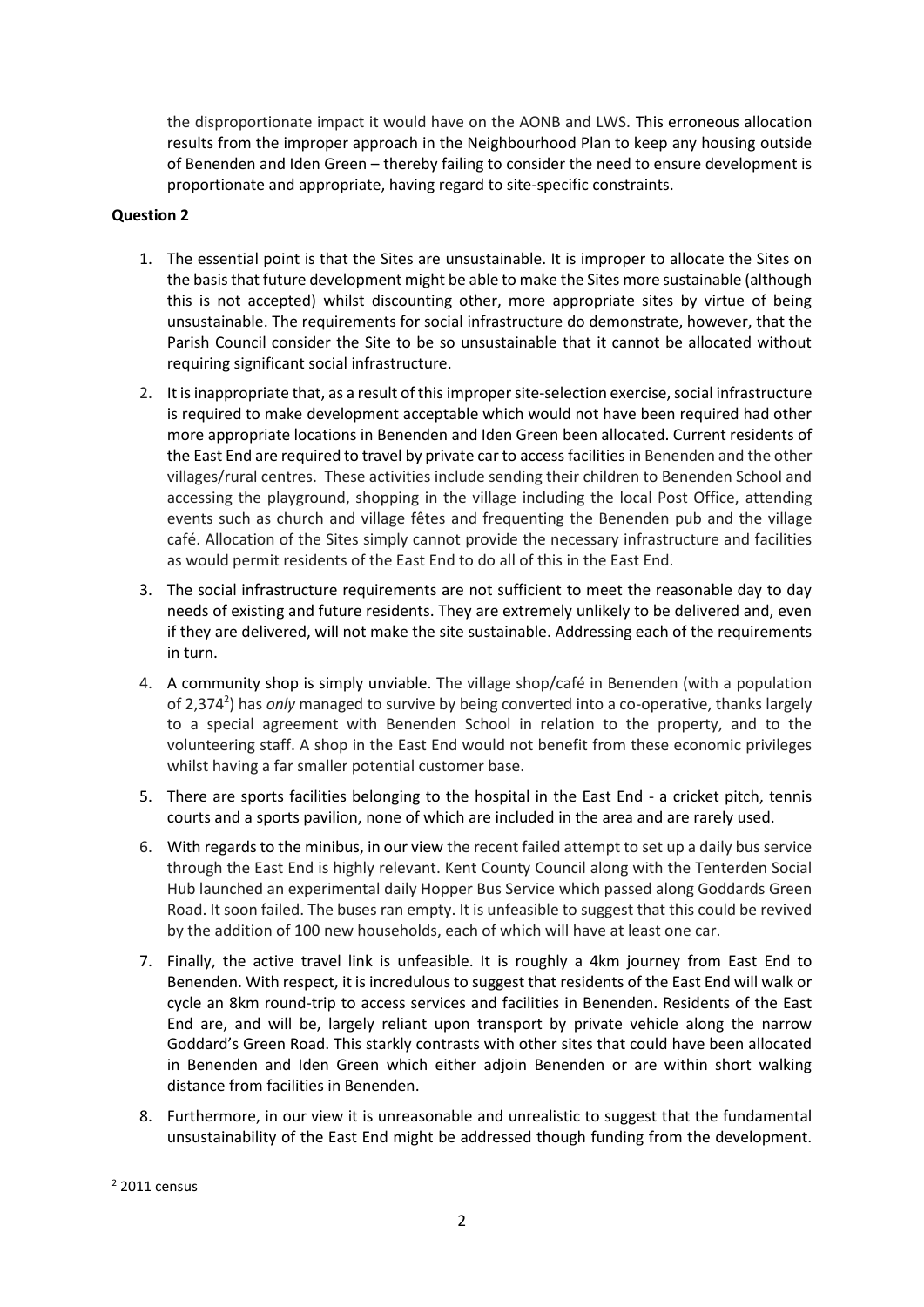Whilst we think the measures suggested are insufficient, inappropriate and ineffective, it is also true that the East End should not be delivered whilst it remains an unsustainable location. That cannot be addressed by the developer alone given the fundamental issues that make the East End so unsustainable.

- 1. There are 59 local wildlife sites ('LWS') in Tunbridge Wells.<sup>3</sup> They have a county-wide significance and provide a high-grade habitat for a diverse range of flora and fauna meriting careful conservation.<sup>4</sup> The reason the LWS is designated at the sites is because it "*consists of a number of areas of unimproved neutral grassland within the hospital grounds. These do not receive, and may have never received, treatment with weedkiller or artificial fertilizers. The grassland supports at least twelve indicator plant species of unimproved neutral grassland,*  large numbers of orchids and has an exceptional fungus flora. It is considered, in expert *opinion, to be of county importance for its wax-cap fungi alone.*" 5
- 2. The Landscape and Ecology Management Plan ('LEMP') made between the Benenden Hospital Trust and the local planning authority in February 2013 involved a detailed survey of 4.78 ha of Local Wildlife Sites in the hospital grounds. This determined that the site fulfils the criteria for being considered a SSSI.<sup>6</sup> SSSIs are afforded a high degree of protection (Wildlife and Countryside Act 1981). Significantly, the survey stated that "*outline planning permission for residential houses in the south-east quadrant has been designed to avoid the grassland*  habitats within the LWS"<sup>7</sup> - in our view, it follows that further development "in the southeast quadrant" (the southern site) is inappropriate as it would not preserve the grassland habitats within the LWS. This is contrary to Sustainable Development objective 1 of the CS and, importantly, underlines the point that the East End cannot accommodate further development without adversely impacting on the LWS.
- 3. There has been considerable difficulty for those wishing to access the site to study its ecology, for which the hospital management's consent is required. The Benenden Healthcare Society (BHS) has: (i) through Clague, its architects, produced a map of the South East Quadrant showing development which does not respect the LWS and (ii) proposed digging up one of the LWS and moving it to another, unspecified site in order to have more land available for development.
- 4. This would be disastrous for the LWS. The thin dry soils of the hospital LWS are rich in a variety of wild flowers typical of this part of Kent which have become extremely rare. This is a site of unimproved grassland filled with flowers, fungi and butterflies which provides the biodiversity which governments round the world recognise today as being of critical importance. Harm to this would be in contravention of Core Policy 4 of the CS and NPPF 170.
- 5. Such sites are scarce and threatened on a world-wide scale, and the extent of their habitat in northern Europe has recently declined dramatically. In Britain, we have retained a number of species-rich waxcap grasslands for which, because they are so rare, we have an international responsibility. According to ecologists, the LWS at the hospital qualify as one such site. By definition, these grassland sites are not previously developed land.
- 6. This area is of national importance, as recently repeated this year by Sean Cooch, one of only two grassland specialists working for Natural England and responsible for the whole of the country.
- 7. No weight can be placed on the purported benefit that the LWS could be 'managed' if the Sites were allocated – the LWS has been designated precisely because it has not been

<sup>3</sup> Core Strategy, Table 4, page 39

<sup>4</sup> CS, Glossary and Abbreviations

<sup>5</sup> Kent Local Wildlife Site TW57 – Benenden Hospital Grounds

<sup>6</sup> LEMP, paragraph 4.3.6

<sup>7</sup> LEMP, paragraph 4.4.3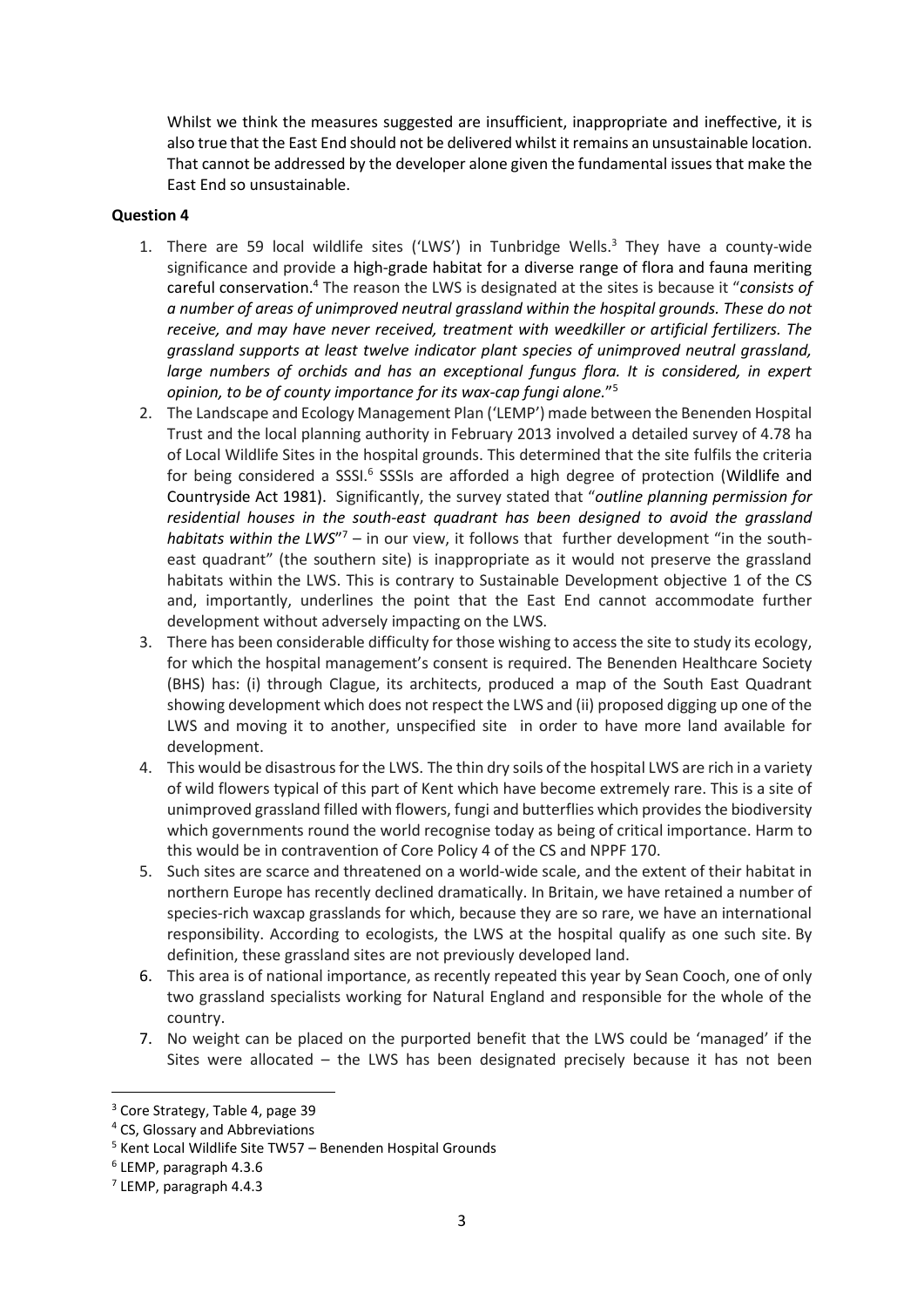interfered with. Positive management of the LWS would therefore require that it is left as it currently is. Properly understood, this is not a benefit but instead a maintenance of the status quo which would persist without allocation of the Sites and the imposition of a management plan. In any event, management is provided for by the LEMP.

- 1. We support and adopt the representations made by the High Weald AONB in response to this question.
- 2. The Sites sit on the very edge of the AONB and are within the setting of the AONB. Core Policy 4 of the CS requires the AONB to be conserved and enhanced. The AONB excludes the sanatorium buildings but includes its adjacent gardens and parkland, as well as the sanatorium farm (Clevelands) which supplied patients with fresh food and which the hospital owns to this day. The AONB landscape is sensitive to any built development on it or on places within its setting
- 3. As is readily apparent from a visit to the Sites, there is an equilibrium in the relationship between the sanatorium and its landscape. The landscape was part of the treatment. Quiet and tranquility were key to the treatment of tuberculosis. The scattered homesteads in the East End are subservient to the hospital. This is an isolated site which was developed for a specific purpose and that development was designed to form part of the landscape around it.
- 4. Allocating the Sites for further residential development would result in a scale and form of development that would be harmful to the AONB. The scale of development proposed would create a high-density urban enclave which would be unduly visually prominent from all directions – high density housing such as that proposed is typically not found on slopes in the AONB due to land being shaped by hand and not heavy machinery. It would result in highly visible development that is out-of-character with the High Weald AONB and fails to have regard to the sensitivity and purpose of the historic development of the hospital.
- 5. Furthermore, development at the hospital site would also increase traffic along lanes valued for their quiet, historic beauty, as is the case with Green Lane which is listed in TWBC Supplementary Planning Guidance as a particularly high scoring lane in terms of its landscape, recreational value, natural beauty and history. It is part of designated National Route 18 of the National Cycle Network taking cyclists through the most picturesque parts of the High Weald. The extant planning permission for 24 houses, could potentially include two entrances on Green Lane as well as two on Goddards Green Road and could involve widening the lane and the elimination of verges, as has already been requested by KCC Highways in their dealings with the 2021 Clevelands' application. The hospital's Clevelands application is to develop a small housing estate in the farm yard of its Clevelands Farm next to an historic, Grade II listed Farmhouse, and separated from the South East Quadrant only by a small field. Both sites are currently being offered for sale for development as one lot by Strutt & Parker for up to 53 new houses, a major development which clearly threatens harm to the AONB.
- 6. These proposals contravene Kent Structure Plan Policy ENV 13 (Rural lanes which are of landscape, amenity, nature conservation, historic or archaeological importance will be protected from changes which would damage their character) as well as Paragraph 172 of the NPPF which states that great weight should be given to conserving and enhancing the landscape and scenic beauty, and that AONBs are to be afforded the highest status of protection in relation to these issues.
- 7. Whether or not land is brownfield does not change the protection that should be afforded to the AONB, The NPPF supports the development of brownfield sites *provided* those sites are suitable (NPPF 118). It is our case that allocating the Sites would have a harmful impact on the High Weald AONB. It follows that the Sites are unsuitable. Development here would conflict